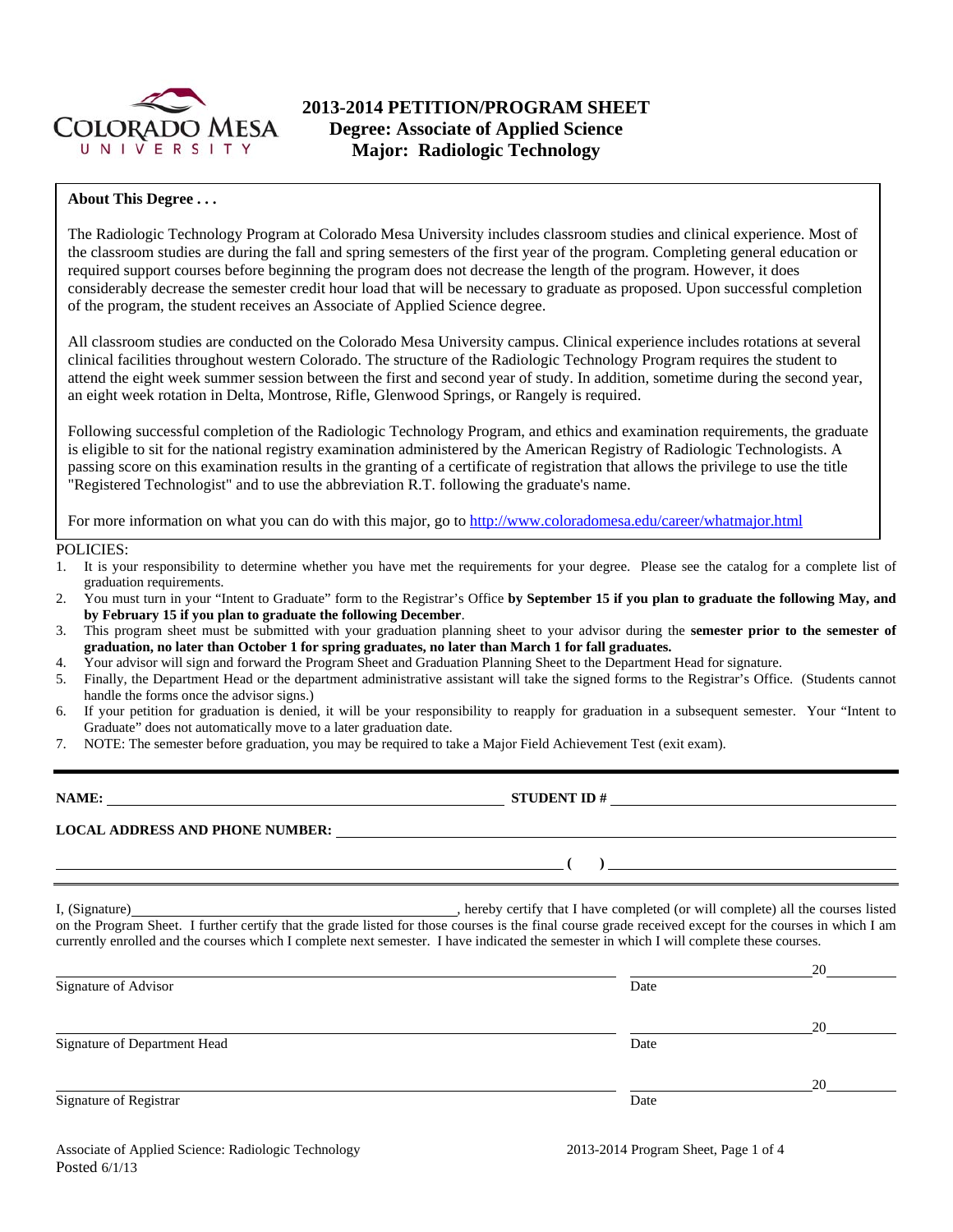#### **Students should work closely with a faculty advisor when selecting and scheduling courses prior to registration.**

Degree Requirements:

- 77 semester hours total (A minimum of 16 taken at CMU in no fewer than two semesters).
- 2.00 cumulative GPA or higher in all CMU coursework and in coursework toward major content.
- Pre-collegiate courses (usually numbered below 100) cannot be used for graduation.
- A student must follow the CMU graduation requirements either from 1) the program sheet for the major in effect at the time the student officially declares a major; or 2) a program sheet for the major approved for a year subsequent to the year during which the student officially declares the major and is approved for the student by the department head. Because a program may have requirements specific to the degree, the student should check with the faculty advisor for additional criteria. It is the student's responsibility to be aware of, and follow, all requirements for the degree being pursued. Any exceptions or substitutions must be approved by the student's faculty advisor and Department Head.
- When filling out the program sheet a course can be used only once.
- See the "Undergraduate Graduation Requirements" in the catalog for additional graduation information.

**GENERAL EDUCATION REQUIREMENTS** (Minimum 15 semester hours) See the current catalog for a list of courses that fulfill the requirements below. If a course is on the general education list of options and a requirement for your major, you must use it to fulfill the major requirement and make a different selection within the general education requirement.

| Course No Title                                                                                                                                                                                                                                                                                                                                                                                                                                                                 |   | Sem.hrs Grade Term/Trns |  |  |  |  |
|---------------------------------------------------------------------------------------------------------------------------------------------------------------------------------------------------------------------------------------------------------------------------------------------------------------------------------------------------------------------------------------------------------------------------------------------------------------------------------|---|-------------------------|--|--|--|--|
| <b>Communication</b> (6 semester hours)                                                                                                                                                                                                                                                                                                                                                                                                                                         |   |                         |  |  |  |  |
| ENGL 111 English Composition                                                                                                                                                                                                                                                                                                                                                                                                                                                    | 3 |                         |  |  |  |  |
| ENGL 112* English Composition                                                                                                                                                                                                                                                                                                                                                                                                                                                   | 3 |                         |  |  |  |  |
| <b>Math</b> (Minimum 3 semester hours)                                                                                                                                                                                                                                                                                                                                                                                                                                          |   |                         |  |  |  |  |
| MATH 113* College Algebra or higher                                                                                                                                                                                                                                                                                                                                                                                                                                             | 4 |                         |  |  |  |  |
| Social Sciences, Natural Science, Fine Arts, or Humanities or<br>selected Applied Studies+ Courses (Minimum 6 semester hours)<br>PSYC 150 recommended.                                                                                                                                                                                                                                                                                                                          |   |                         |  |  |  |  |
| $\begin{tabular}{lllllllllll} \multicolumn{3}{l}{} & \multicolumn{3}{l}{} & \multicolumn{3}{l}{} & \multicolumn{3}{l}{} & \multicolumn{3}{l}{} & \multicolumn{3}{l}{} & \multicolumn{3}{l}{} & \multicolumn{3}{l}{} & \multicolumn{3}{l}{} & \multicolumn{3}{l}{} & \multicolumn{3}{l}{} & \multicolumn{3}{l}{} & \multicolumn{3}{l}{} & \multicolumn{3}{l}{} & \multicolumn{3}{l}{} & \multicolumn{3}{l}{} & \multicolumn{3}{l}{} & \multicolumn{3}{l}{} & \multicolumn{3}{l}$ |   |                         |  |  |  |  |
|                                                                                                                                                                                                                                                                                                                                                                                                                                                                                 |   |                         |  |  |  |  |
| <b>OTHER LOWER DIVISION REQUIREMENTS</b>                                                                                                                                                                                                                                                                                                                                                                                                                                        |   |                         |  |  |  |  |
| <b>Wellness</b> (2 semester hours)                                                                                                                                                                                                                                                                                                                                                                                                                                              |   |                         |  |  |  |  |
| KINE 100 Health and Wellness                                                                                                                                                                                                                                                                                                                                                                                                                                                    |   |                         |  |  |  |  |
| $KINA$ 1                                                                                                                                                                                                                                                                                                                                                                                                                                                                        |   |                         |  |  |  |  |

Course No Title Sem.hrs Grade Term/Trns

**Foundation Prerequisites Courses** (4 semester hours)

BIOL 209 Human Anat & Physiology  $\frac{3}{2}$ BIOL 209L Human Anat & Physiology Lab 1

#### **ASSOCIATE OF APPLIED SCIENCE IN RADIOLOGIC TECHNOLOGY COURSE REQUIREMENTS**

(55 semester hours) These courses must be completed in sequence and may only be taken after acceptance in the Radiologic Technology Program.

#### **Didactic Courses (27 semester hours)**

| <b>RTEC 120</b>     | Intro to Radiologic Technology              |                |  |
|---------------------|---------------------------------------------|----------------|--|
|                     | and Patient Care                            | 3              |  |
| <b>RTEC 121</b>     | Radiographic Anatomy and                    |                |  |
|                     | Positioning I                               | $\overline{2}$ |  |
| RTEC 121L           | Radiographic Anatomy and                    |                |  |
|                     | Positioning I Lab                           | 1              |  |
| <b>RTEC 122</b>     | Principles of Radiographic                  |                |  |
|                     | Exposure                                    | $\overline{c}$ |  |
| RTEC 122L           | Principles of Radiographic                  |                |  |
|                     | Exposure Lab                                | 1              |  |
| <b>RTEC 123</b>     | Digital Imaging                             | $\overline{c}$ |  |
| <b>RTEC 131</b>     | Radiographic Anatomy and                    |                |  |
|                     | Positioning II                              | 2              |  |
| <b>RTEC 131L</b>    | Radiographic Anatomy and                    |                |  |
|                     | Positioning II Lab                          | 1              |  |
| RTEC <sub>133</sub> | <b>Imaging Equipment</b>                    | $\overline{c}$ |  |
| RTEC 133L           | Imaging Equipment Lab                       | 1              |  |
| <b>RTEC 135</b>     | Radiation Biology & Protection 2            |                |  |
| <b>RTEC 251</b>     | Radiographic Pathology                      | 3              |  |
| <b>RTEC 255</b>     | Radiographic Assessment I                   | 1              |  |
| <b>RTEC 261</b>     | Radiographic Review                         | 3              |  |
| <b>RTEC 265</b>     | Radiographic Assessment II                  | 1              |  |
|                     |                                             |                |  |
|                     | <b>Clinical Courses (28 semester hours)</b> |                |  |
| <b>RTEC 114</b>     | Radiographic Clinical                       |                |  |
|                     | Experience I                                | $\overline{c}$ |  |
| <b>RTEC 124</b>     | Radiographic Clinical                       |                |  |
|                     | Experience II                               | 4              |  |
| <b>RTEC 214</b>     | Radiographic Clinical                       |                |  |
|                     | Experience III                              | 6              |  |
| <b>RTEC 224</b>     | Radiographic Clinical                       |                |  |
| <b>RTEC 234</b>     | Experience IV                               | 8              |  |
|                     | Radiographic Clinical                       | 8              |  |
|                     | Experience V                                |                |  |

\*Required by this program +Choose from HSCI 101, SPCH 101, SPCH 102

 BIOL 209 and BIOL 209L (Must be successfully completed within a five year period prior to acceptance in the Radiologic Technology Program. If the student is enrolled at the time of application, acceptance into the program will be based upon successful completed of this course. Successful completion means achieving of grade of "C" or higher.)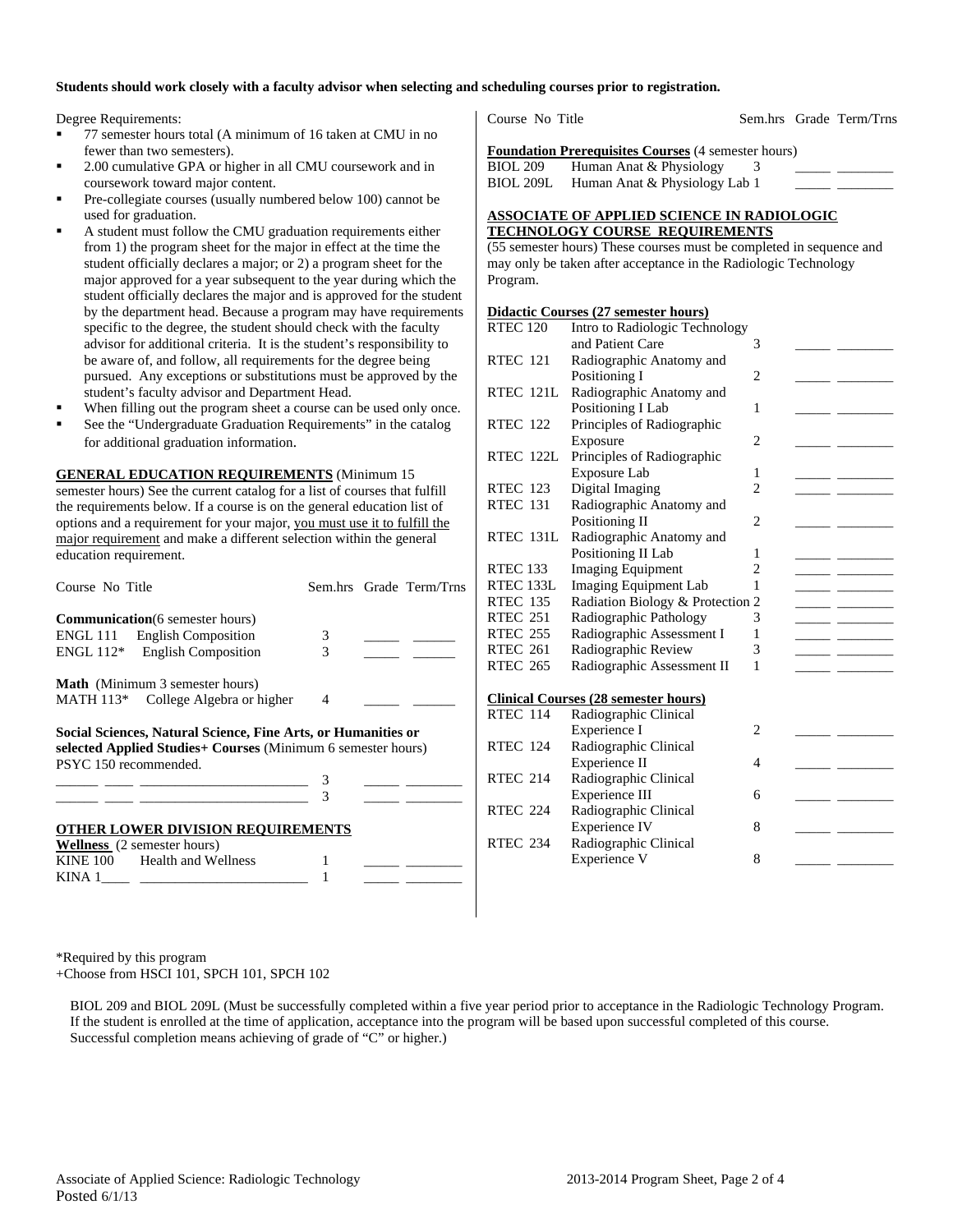## **Crosswalk between CMU and CCC Radiologic Technology curriculum**

**RTE 101, 111 (4 cr)** Radiographic Patient Care and Patient Care and Patient Care and Patient Care and Patient Care and Patient Care and Patient Care and Patient Care and Patient Care and Patient Care and Patient Care and Patient Care and Patie

**RTE 122 (3 cr)**<br>
Radiologic Procedures II<br>
Radiologic Procedures II<br>
Radiologic Procedures II

**RTE 131 (1.5 cr)**<br>
Radiographic Pathology and Image Eval I Radiographic Pathology (3)<br>
Radiographic Pathology (3) Radiographic Pathology and Image Eval I

Radiographic Pathology and Image Eval II

**RTE 141 (3 CR)**<br>Radiographic Equipment/Imaging I Digital Imaging Digital Imaging Radiographic Equipment/Imaging I<br>RTE 142 (3 cr) Radiographic Equipment/Imaging II Principles of Radiographic Exposure

**RTE 221 (3 cr)**<br>Advanced Medical Imaging<br>Radiographic Anatomy and Radiographic Anatomy and Radiographic Anatomy and Radiographic Anatomy and Radiographic Anatomy and Radiographic Anatomy and Radiographic Anatomy and Radio

Capstone Radiographic Review<br>
RTE 181 (5 cr) RTEC 114 (2 cr) **RTE 181 (5 cr)**<br>Radiographic Internship I<br>Radiographic Clin **RTE 183 (7 cr)**<br>
Radiographic Internship III<br>
Radiographic Clin **RTE 281 (8 cr) RTEC 224 (8 cr) RTE 282 (8 cr)**<br>
Radiographic Internship V<br>
Radiographic Clin

# Community College RT Curriculum<br>
RTE 101, 111 (4 cr) Colorado Mesa University RT Curriculum<br>
RTEC 120 (3 cr)

Introduction to Radiography Introduction to Radiologic Technology **RTE 121 (3 cr) RTEC 121, 121L (3 cr)**  Radiologic Procedures I Radiographic Anatomy and Positioning I Radiographic Anatomy and Positioning Lab I Radiographic Anatomy and Positioning II Radiographic Anatomy and Positioning Lab II Radiographic Assessment I (1) Radiographic Assessment II (1)<br>RTE 132 (1.5 cr) RTEC 251, 255, 265 (5cr) **RTEC 251, 255, 265 (5cr)** <br>Radiographic Pathology (3) Radiographic Assessment I (1) Radiographic Assessment II (1) **RTEC 122, 122L (3 cr)**  Principles of Radiographic Exposure lab **RTEC 133, 133 L (3 cr)**  Imaging Equipment Imaging Equipment lab Radiographic Anatomy and Positioning II Radiographic Anatomy and Positioning lab II<br>RTE 231 (2 cr)<br>RTEC 135 (2 cr) **RTEC 135 (2 cr)** Radiation Biology and Protection<br>
RTE 289 (3 cr) RTE 289 (3 cr) **RTEC 261 (3 cr)** Radiographic Internship I<br>
Radiographic Clinical Experience I<br>
RTEC 124 (4 cr)<br>
RTEC 124 (4 cr) **RTEC 124 (4 cr)** Radiographic Internship II Radiographic Clinical Experience II<br>
RTE 183 (7 cr) RTE 214 (6 cr) Radiographic Clinical Experience III Radiographic Internship IV<br>
RTE 282 (8 cr)<br>
RTE 282 (8 cr)<br>
RTE 234 (8 cr) Radiographic Clinical Experience V